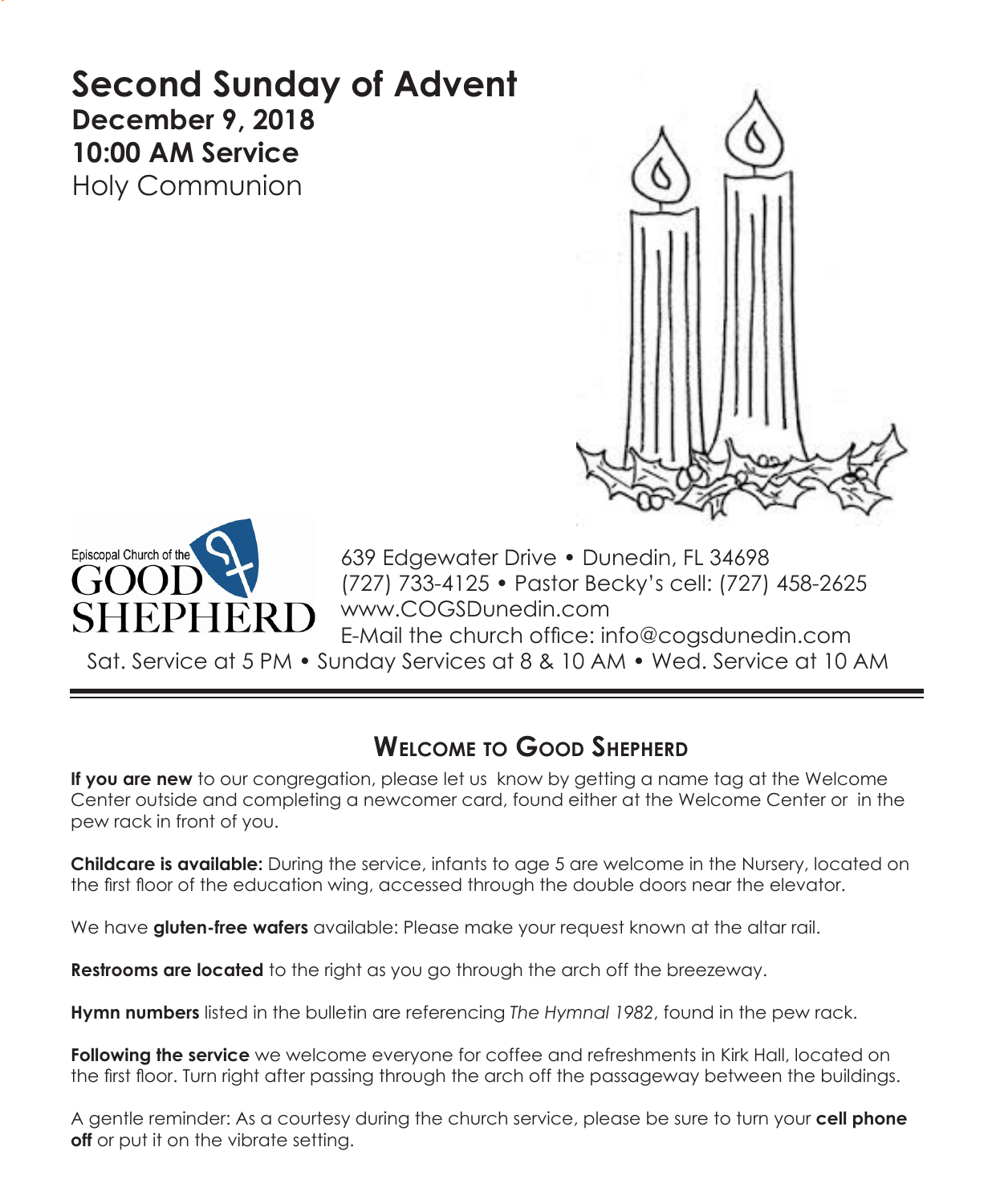## **Gathering for Worship**

| <b>PRELUDE</b><br>[Please stand when the chimes sound.]                                                                                                                                                                                                                                                                              | Savior of the Nations, Come                                                                                                                                                                                                                                                            | J.S. Bach |
|--------------------------------------------------------------------------------------------------------------------------------------------------------------------------------------------------------------------------------------------------------------------------------------------------------------------------------------|----------------------------------------------------------------------------------------------------------------------------------------------------------------------------------------------------------------------------------------------------------------------------------------|-----------|
| There's a Voice in the Wilderness<br><b>GATHERING HYMN</b><br>There's a voice in the wilderness crying, a call from the ways untrod:<br>Prepare in the desert a highway, a highway for our God!<br>The valleys shall be exalted, the lofty hills brought low;<br>make straight all the crooked places where the Lord our God may go! |                                                                                                                                                                                                                                                                                        | 75        |
|                                                                                                                                                                                                                                                                                                                                      | O Zion, that bringest good tidings, get thee up to the heights and sing!<br>Proclaim to a desolate people the coming of their King.<br>Like the flowers of the field they perish, like grass our works decay,<br>the power and pomp of nations shall pass like a dream away;           |           |
|                                                                                                                                                                                                                                                                                                                                      | but the word of our God endureth, the arm of the Lord is strong;<br>he stands in the midst of nations, and he will right the wrong.<br>He shall feed his flock like a shepherd, the lambs he'll gently hold;<br>to pastures of peace he'll lead them, and bring them safe to his fold. |           |
| [Please be seated.]                                                                                                                                                                                                                                                                                                                  | <b>WELCOME, ANNOUNCEMENTS AND MISSION MOMENT</b>                                                                                                                                                                                                                                       |           |

## **Acclamation**

*[Please stand.]*

- P Blessed be God: Father, Son, and Holy Spirit.
- C **And blessed be his kingdom, now and for ever. Amen.**

**Collect for Purity**

 $\mathbf{M}$  **Almighty God, to you all hearts are open, all desires known, and from you no secrets are hid: Cleanse the thoughts of our hearts by the inspiration of your Holy Spirit, that we may perfectly love you, and worthily magnify your holy Name; through Christ our Lord. Amen.**

**Lighting the Advent Wreath and Prayer** [P Priest/C Congregation] *[Please stand.]*

**Advent Hymn** *O Come, O Come, Emmanuel* 56, vs. 1,7

a *O come, O come, Emmanuel, and ransom captive Israel, that mourns in lonely exile here until the Son of God appear. Rejoice! Rejoice! Emmanuel shall come to thee, O Israel!*

**Prayer for the Second Candle of Advent:** Hope, Peace

P We light the first candle as a symbol of Christ who brings Hope.  *[One blue candle is lit.]*

We light the second candle as a symbol of Christ who brings Peace.

 $L$  For a child has been born for us, a son given to us; authority rests upon his shoulders; and he is named Wonderful Counselor, Mighty God, Everlasting Father, Prince of Peace.[*A second blue candle is lit.*]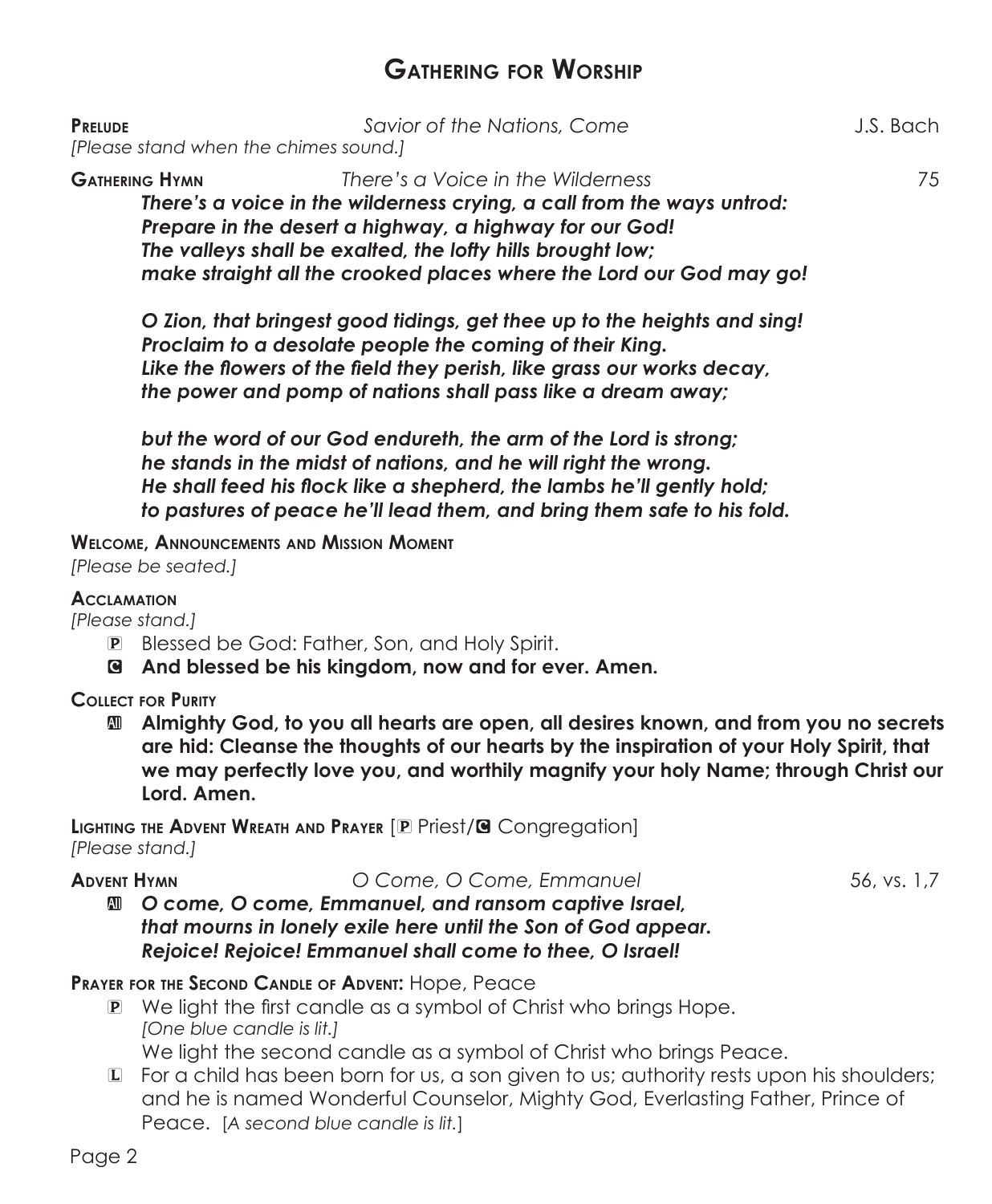C **Our God, we come to you today in the spirit of peace. In Jesus' name we pray. Amen.**

*O come, Desire of nations, bind in one the hearts of all mankind; bid thou our sad divisions cease, and be thyself our King of Peace. Rejoice! Rejoice! Emmanuel shall come to thee, O Israel!*

## **Collect of the Day**

- P The Lord be with you.
- C **And also with you.**
- P Let us pray… Stir up our hearts, Lord God, to prepare the way of your only Son. By his coming give to all the people of the world knowledge of your salvation; through Jesus Christ, our Savior and Lord, who lives and reigns with you and the Holy Spirit, one God, now and forever.
- C **Amen.**

## **WORD OF GOD**

**The Readings:** Baruch 5:1–9 • Canticle 16 • Philippians 1:1–11 • Luke 1:26b–38 *[Please be seated.]*

The First Reading

L *The First Reading is taken from Baruch, chapter 5…*

Take off your mourning clothes and oppression, Jerusalem! Dress yourself in the dignity of God's glory forever. Wrap the justice that comes from God around yourself like a robe. Place the eternal one's glory on your head like a crown. God will show your brilliance everywhere under heaven. God will give you this name by which to be called forever: The Peace That Comes from Justice, The Honor That Comes from Reverence for God!

Get up, Jerusalem! Stand on the high place, and look around to the east! See your children gathered from the west to the east by the holy one's word, as they rejoice that God has remembered them. They went out from you on foot, driven along by their enemies, but God will bring them back to you, carried aloft with glory as on a royal throne. God has ordered every high mountain and the eternal hills to be brought down, and the valleys to be filled in to level the ground so that Israel may walk safely in God's glory.

The woods and every fragrant tree have shaded Israel with God's command. God will lead Israel with gladness by the light that shines forth from his glory, with the mercy and righteousness that come from him.

- L The Word of the Lord
- C **Thanks be to God.**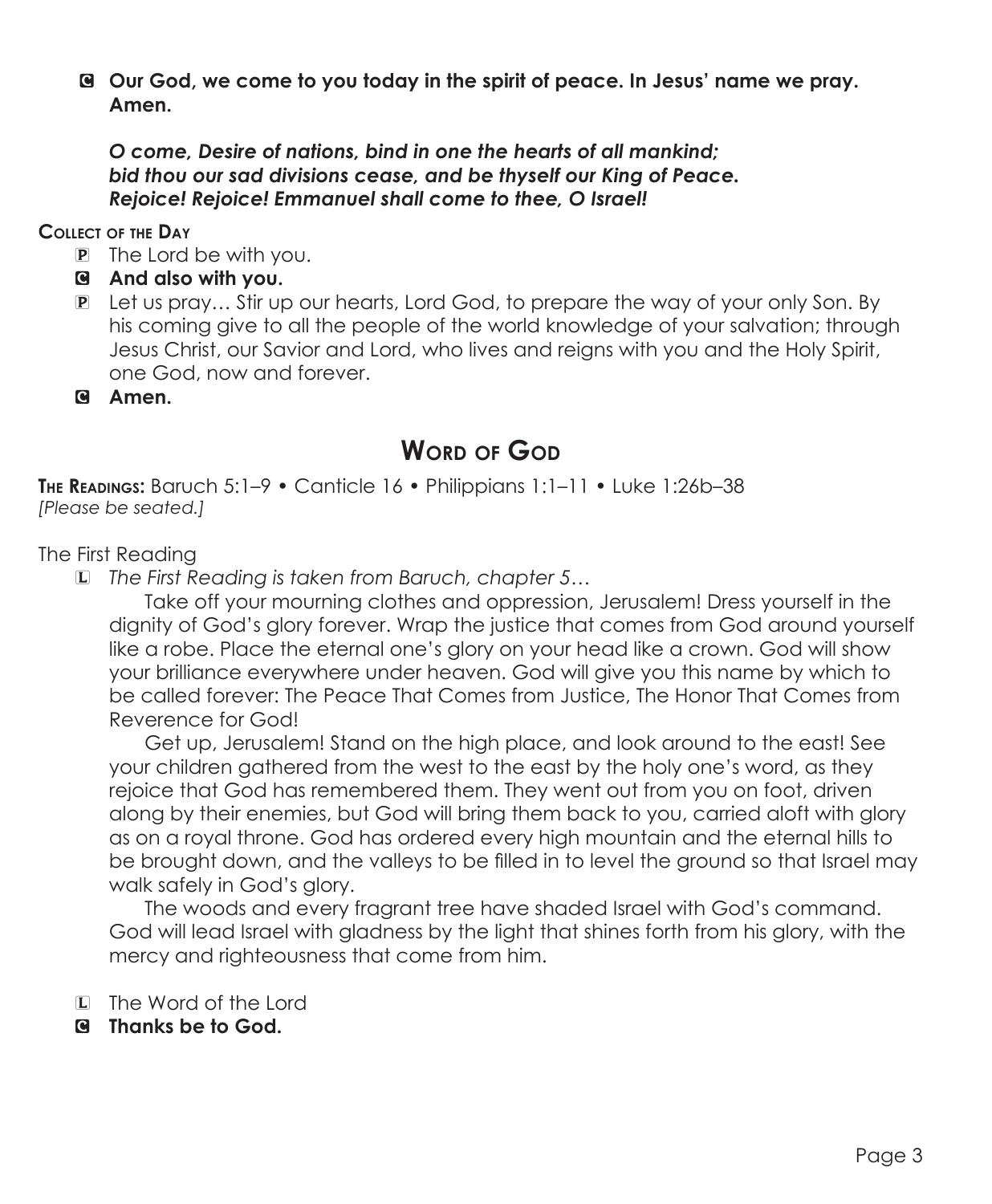The Psalm: [*sing to the tune: Blessed Be the God of Israel*] *[Please remain seated.]*

> *Blessed be the God of Israel who comes to set us free and raises up new hope for us: a Branch from David's tree. So have the prophets long declared that with a mighty arm God would turn back our enemies and all who wish us harm.*

*With promised mercy will God still the covenant recall, the oath once sworn to Abraham, from foes to save us all; that we might worship without fear and offer lives of praise, in holiness and righteousness to serve God all our days.*

*My child, as prophet of the Lord you will prepare the way, to tell God's people they are saved from sin's eternal sway. Then shall God's mercy from on high shine forth and never cease to drive away the gloom of death and lead us into peace.*

## The Second Reading:

L *The Second Reading is taken from Philippians, chapter 1…*

From Paul and Timothy, slaves of Christ Jesus. To all those in Philippi who are God's people in Christ Jesus, along with your bishops and deacons. May the grace and peace from God our Father and the Lord Jesus Christ be with you.

I thank my God every time I mention you in my prayers. I'm thankful for all of you every time I pray, and it's always a prayer full of joy. I'm glad because of the way you have been my partners in the ministry of the gospel from the time you first believed it until now. I'm sure about this: the one who started a good work in you will stay with you to complete the job by the day of Christ Jesus. I have good reason to think this way about all of you because I keep you in my heart. You are all my partners in God's grace, both during my time in prison and in the defense and support of the gospel. God is my witness that I feel affection for all of you with the compassion of Christ Jesus.

This is my prayer: that your love might become even more and more rich with knowledge and all kinds of insight. I pray this so that you will be able to decide what really matters and so you will be sincere and blameless on the day of Christ. I pray that you will then be filled with the fruit of righteousness, which comes from Jesus Christ, in order to give glory and praise to God.

- L The Word of the Lord.
- C **Thanks be to God.**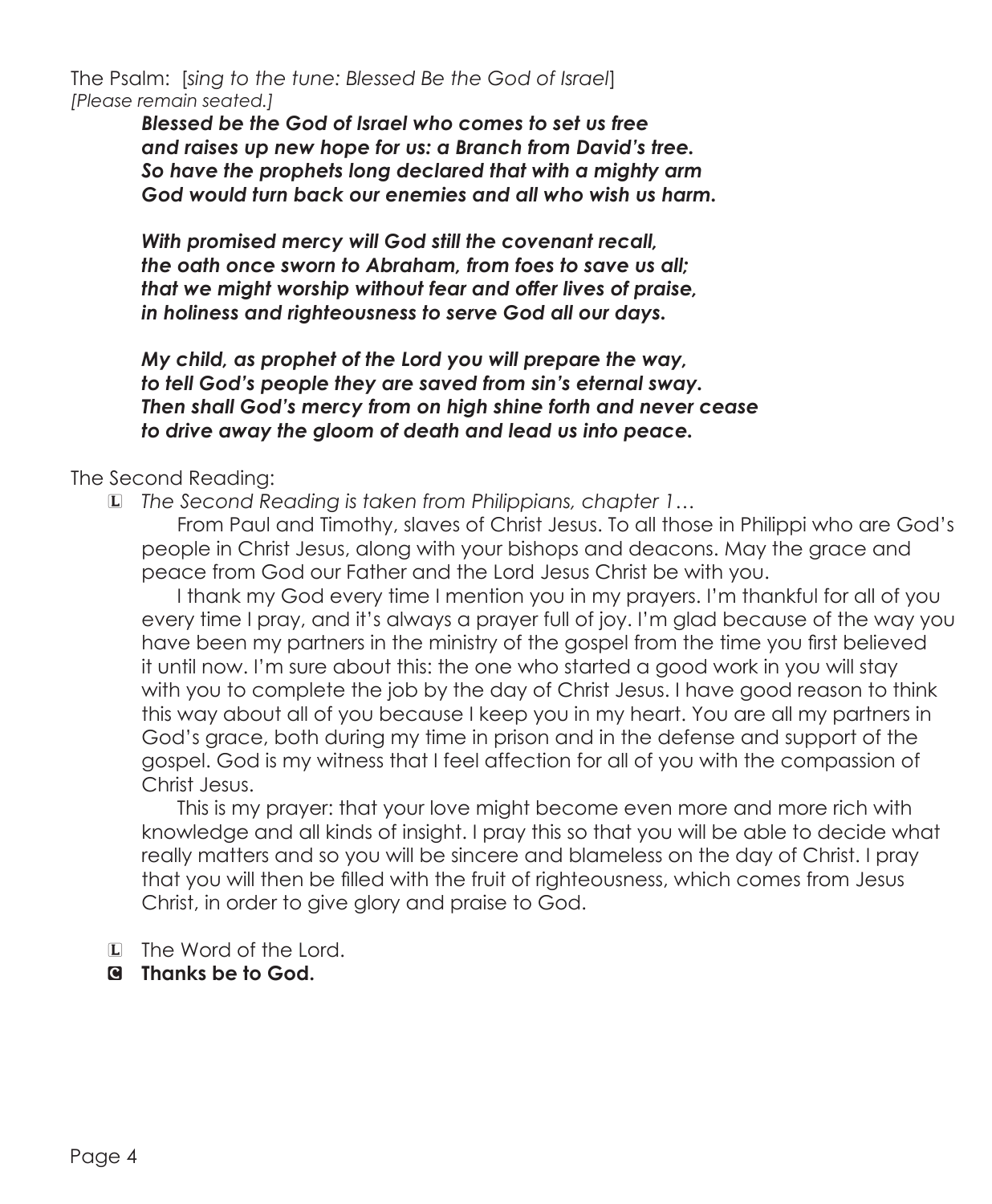*Word of God, come down on earth, living rain from heav'n descending; touch our hearts and bring to birth faith and hope and love unending. Word almighty, we revere you; Word made flesh, we long to hear you.*

*Word that speaks God's tender love, one with God beyond all telling, Word that sends us from above God the Spirit, with us dwelling, Word of truth, to all truth lead us; Word of life, with one bread feed us.*

The Gospel:

- D The Holy Gospel of our Lord Jesus Christ according to Luke.
- C **Glory to you, Lord Christ.**
- D God sent the angel Gabriel to Nazareth, a city in Galilee, to a virgin who was engaged to a man named Joseph, a descendant of David's house. The virgin's name was Mary. When the angel came to her, he said, "Rejoice, favored one! The Lord is with you!" She was confused by these words and wondered what kind of greeting this might be. The angel said, "Don't be afraid, Mary. God is honoring you. Look! You will conceive and give birth to a son, and you will name him Jesus. He will be great and he will be called the Son of the Most High. The Lord God will give him the throne of David his father. He will rule over Jacob's house forever, and there will be no end to his kingdom."

Then Mary said to the angel, "How will this happen since I haven't had sexual relations with a man?"

The angel replied, "The Holy Spirit will come over you and the power of the Most High will overshadow you. Therefore, the one who is to be born will be holy. He will be called God's Son. Look, even in her old age, your relative Elizabeth has conceived a son. This woman who was labeled 'unable to conceive' is now six months pregnant. Nothing is impossible for God."

Then Mary said, "I am the Lord's servant. Let it be with me just as you have said." Then the angel left her.

- D The Gospel of the Lord.
- C **Praise to you, Lord Christ.**

**SERMON** Becky Robbins-Penniman

*[Please be seated.]*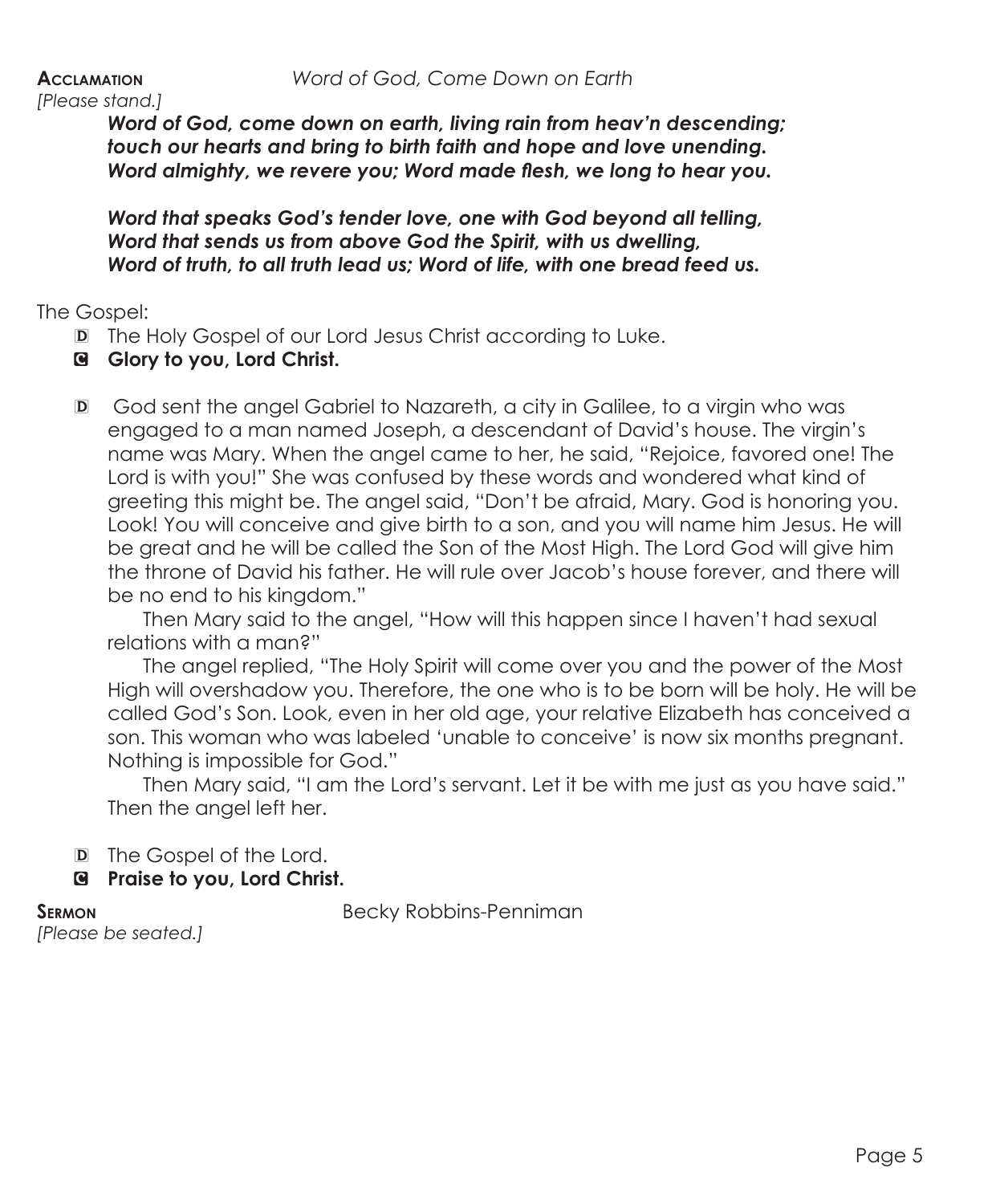## **Sermon Hymn** *My Soul Cries Out*

*[Please stand.]*

*My soul cries out with a joyful shout that the God of my heart is great, and my spirit sings of the wondrous things that you bring to the ones who wait. You fixed your sight on your servant's plight, and my weakness you did not spurn, so from east to west shall my name be blest. Could the world be about to turn?*

Refrain *My heart shall sing of the day you bring. Let the fires of your justice burn. Wipe away all tears, for the dawn draws near, and the world is about to turn.*

*Though I am small, my God, my all, you work great things in me, and your mercy will last from the depths of the past to the end of the age to be. Your very name puts the proud to shame, and to those who would for you yearn, you will show your might, put the strong to flight, for the world is about to turn.* 

Refrain

*From the halls of pow'r to the fortress tow'r, not a stone will be left on stone. Let the king beware for your justice tears ev'ry tyrant from his throne. The hungry poor shall weep no more, for the food they can never earn; there are tables spread, ev'ry mouth be fed, for the world is about to turn.* Refrain

*Though the nations rage from age to age, we remember who holds us fast: God's mercy must deliver us from the conqueror's crushing grasp. This saving word that our forebears heard is the promise which holds us bound, till the spear and rod can be crushed by God, who is turning the world around.* 

Refrain

## **The Nicene Creed**

**M** We believe in one God, the Father, the Almighty, maker of heaven and earth,  **of all that is, seen and unseen.**

 **We believe in one Lord, Jesus Christ, the only Son of God, eternally begotten of the Father, God from God, Light from Light, true God from true God, begotten, not made, of one Being with the Father. Through him all things were made. For us and for our salvation he came down from heaven: by the power of the Holy Spirit he became incarnate from the Virgin Mary, and was made man. For our sake he was crucified under Pontius Pilate; he suffered death and was buried. On the third day he rose again in accordance with the Scriptures; he ascended into heaven and is seated at the right hand of the Father. He will come again in glory to judge the living and the dead, and his kingdom will have no end.**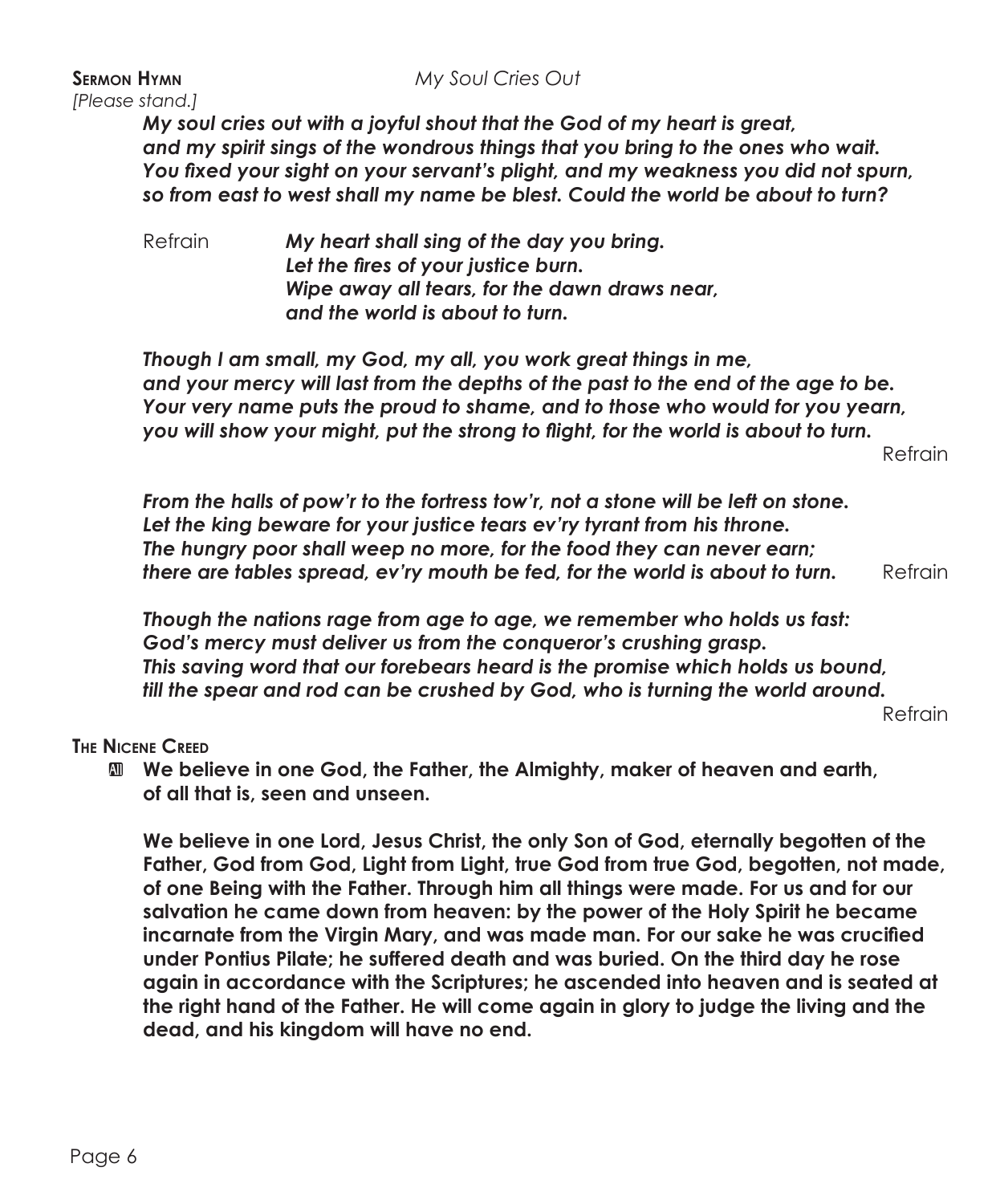**We believe in the Holy Spirit, the Lord, the giver of life, who proceeds from the Father and the Son. With the Father and the Son he is worshiped and glorified. He has spoken through the Prophets. We believe in one holy catholic and apostolic Church. We acknowledge one baptism for the forgiveness of sins. We look for the resurrection of the dead, and the life of the world to come. Amen.**

## **Prayers of the People**

*[Please sit, stand, or kneel, as you prefer.]*

- D Let us pray for the Church and for the world.
- L Grant, Almighty God, that all who confess your Name may be united in your truth, live together in your love, and reveal your glory in the world. *Silence…*  We pray in hope.
- C **Amen. Come, Lord Jesus.**
- L Guide the people of this land, and of all the nations, in the ways of justice and peace; that we may honor one another and serve the common good. *Silence…* We pray in hope.
- C **Amen. Come, Lord Jesus.**
- L Give us all a reverence for the earth as your own creation, that we may use its resources rightly in the service of others and to your honor and glory. We give you thanks for the flowers given for your glory by Charles E. Shannon in memory of Joanie Shannon; and by Frank and Sandy Kneen with joy and thanks. *Silence...* We pray in hope.

## C **Amen. Come, Lord Jesus.**

- L Comfort and heal all those who suffer in body, mind, or spirit; give them courage and hope in their troubles, especially [*read names from notebook…*] and those we now name aloud or in our hearts [*leave time…*]. Bring them the joy of your salvation. *Silence...* We pray in hope.
- C **Amen. Come, Lord Jesus.**
- L Bless all whose lives are closely linked with ours, and grant that we may serve Christ in them, and love one another as he loves us. We thank you for all the blessings of this life [*especially… read items from notebook.*] *Silence...* We pray in hope.
- C **Amen. Come, Lord Jesus.**
- L We commend to your mercy all who have died, especially [*read names from notebook…*]. We pray also for those we now name aloud or in our hearts [*leave time…*]; that your will for them may be fulfilled; and we pray that we may share with all your saints in your eternal kingdom. *Silence...* We pray in hope.
- C **Amen. Come, Lord Jesus.**
- L These things and all for which we pray, we ask in the name of your Son, Jesus Christ our Lord and Savior.
- C **Amen. Come, Lord Jesus.**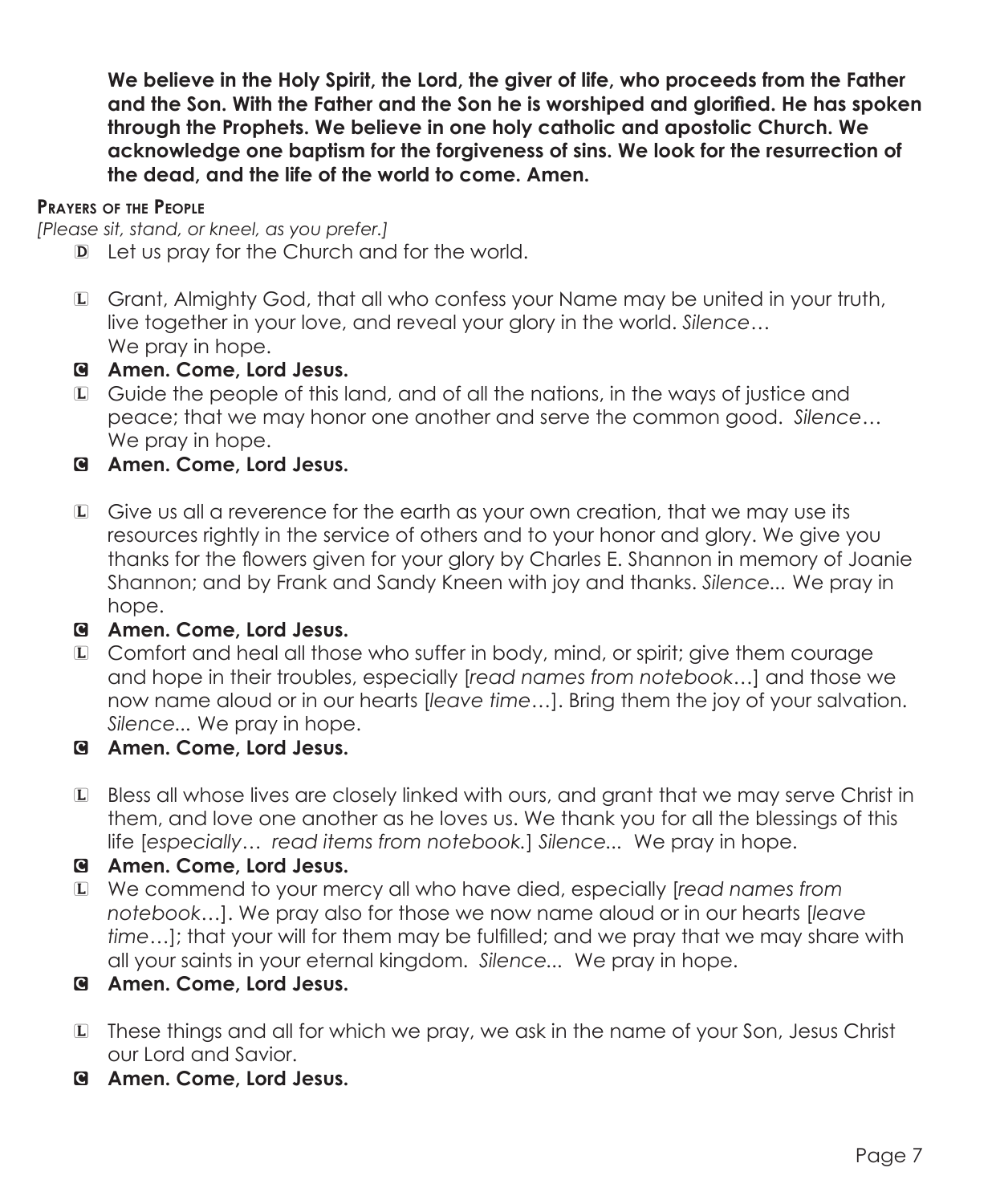## **Confession and Absolution**

*[Please stand or kneel.]*

- D Let us confess our sins against God and our neighbor.  *[Silence is kept.]* Most merciful God,
- C **we confess that we have sinned against you in thought, word, and deed, by what we have done, and by what we have left undone. We have not loved you with our whole heart; we have not loved our neighbors as ourselves. We are truly sorry and we humbly repent. For the sake of your Son Jesus Christ, have mercy on us and forgive us; that we may delight in your will, and walk in your ways, to the glory of your Name. Amen.**
- P Almighty God have mercy on you, forgive you all your sins through our Lord Jesus Christ, strengthen you in all goodness, and by the power of the Holy Spirit keep you in eternal life.
- C **Amen.**

## **Prayers and Blessings**

## **The Greeting of Peace**

*[Please stand.]*

- P The peace of the Lord be always with you.
- C **And also with you.** [*All may greet one another in the name of the Lord.*]

# **The Holy Communion**

## **Offertory Sentence**

D Let us with gladness present the offerings and oblations of our life and labor to the Lord.

**Offertory** *Let All Mortal Flesh Keep Silence* French/D. Johnson

*[Please be seated.]*

## **Presentation**

*[Please stand when the offering plates are given to the Deacon.]*

D We gladly present the fruits of our lives to the God who creates us, redeems us and sustains us. May we have the grace to use them to heal God's world.

**Presentation Hymn** *We Praise You, O God*

 $\mathbf{M}$  **We praise you, O God, our redeemer, creator;** *in grateful devotion our tribute we bring. We lay it before you; we kneel and adore you; we bless your holy name; glad praises we sing.*

**THE GREAT THANKSGIVING: EUCharistic Prayer A** 

- P The Lord be with you.
- C **And also with you.**
- P Lift up your hearts.
- C **We lift them to the Lord.**
- P Let us give thanks to the Lord our God.
- C **It is right to give him thanks and praise.**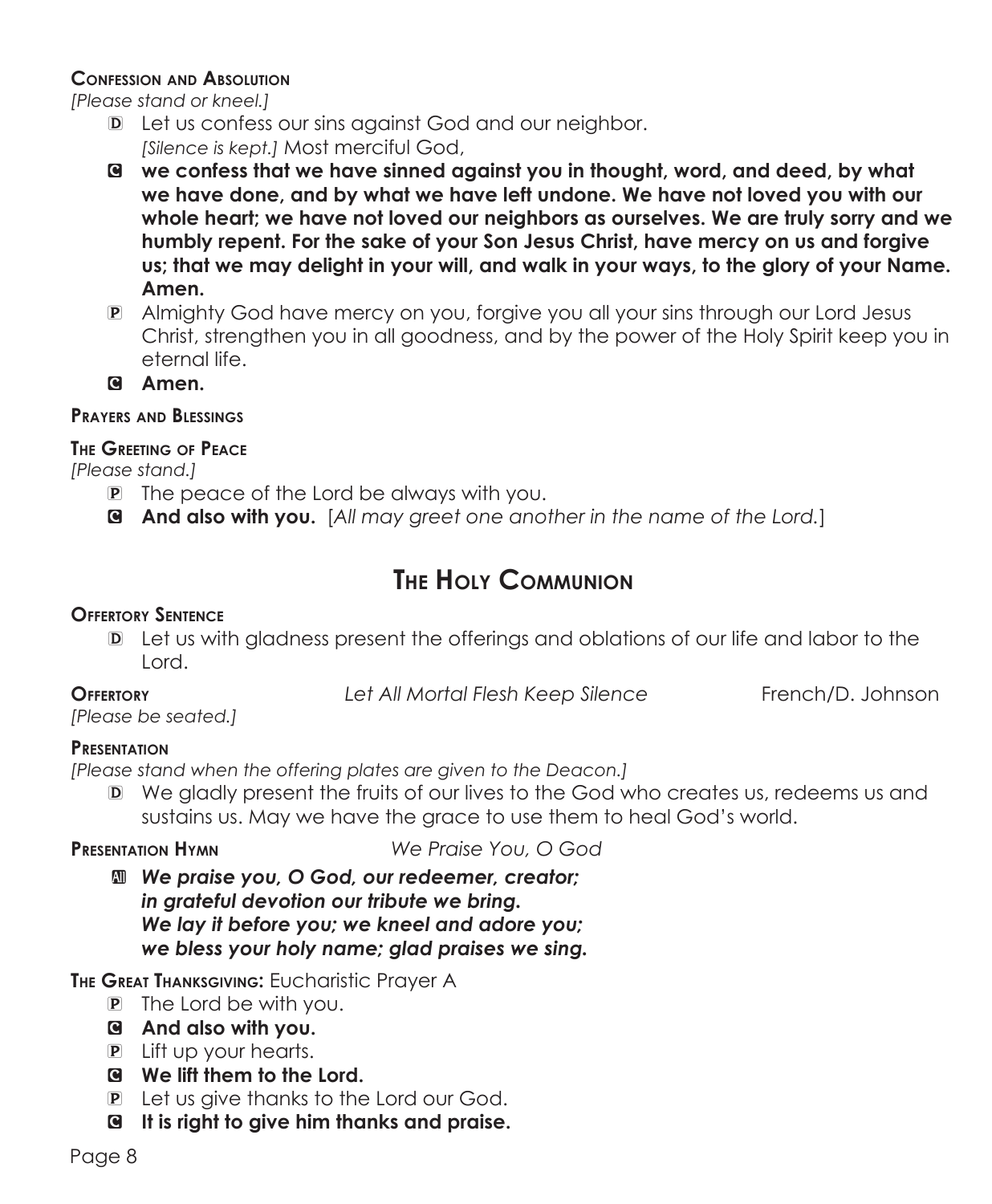P It is right, and a good and joyful thing, always and every where to give thanks to you, Father Almighty, Creator of heaven and earth. Because you sent your beloved Son to redeem us from sin and death, and to make us heirs in him of everlasting life; that when he shall come again in power and great triumph to judge the world, we may without shame or fear rejoice to behold his appearing. Therefore we praise you, joining our voices with Angels and Archangels and with all the company of heaven, who for ever sing this hymn to proclaim the glory of your Name:



*[Please stand or kneel, as you choose.]*

P Holy and gracious Father: In your infinite love you made us for yourself, and, when we had fallen into sin and become subject to evil and death, you, in your mercy, sent Jesus Christ, your only and eternal Son, to share our human nature, to live and die as one of us, to reconcile us to you, the God and Father of all.

 He stretched out his arms upon the cross, and offered himself, in obedience to your will, a perfect sacrifice for the whole world.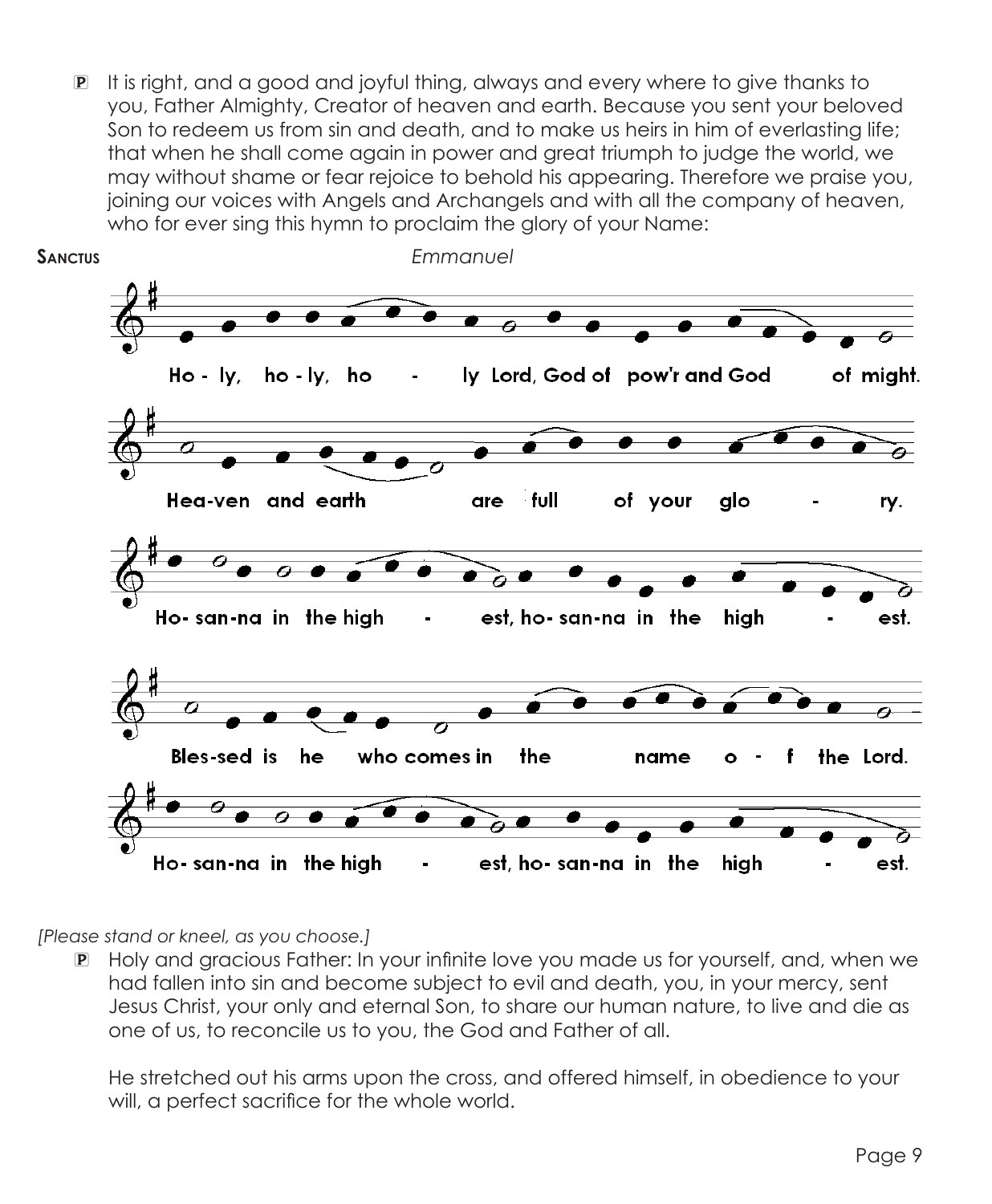P On the night he was handed over to suffering and death, our Lord Jesus Christ took bread; and when he had given thanks to you, he broke it, and gave it to his disciples, and said, "Take, eat: This is my Body, which is given for you. Do this for the remembrance of me."

 After supper he took the cup of wine; and when he had given thanks, he gave it to them, and said, "Drink this, all of you: This is my Blood of the new Covenant, which is shed for you and for many for the forgiveness of sins. Whenever you drink it, do this for the remembrance of me."

Therefore we proclaim the mystery of faith:

C **Christ has died. Christ is risen. Christ will come again.**

**We celebrate the memorial of our redemption, O Father, in this sacrifice of praise and thanksgiving. Recalling his death, resurrection, and ascension, we offer you these gifts.**

 **Sanctify them by your Holy Spirit to be for your people the Body and Blood of your Son, the holy food and drink of new and unending life in him. Sanctify us also that we may faithfully receive this holy Sacrament, and serve you in unity, constancy, and peace; and at the last day bring us with all your saints into the joy of your eternal kingdom.**

P All this we ask through your Son Jesus Christ: By him, and with him, and in him, in the unity of the Holy Spirit all honor and glory is yours, Almighty Father, now and for ever.



**The Lord's Prayer**

- P And now as our Savior Christ has taught us, we are bold to say:
- a **Our Father, who art in heaven, hallowed be thy Name, thy kingdom come, thy will be done, on earth as it is in heaven. Give us this day our daily bread. And forgive us our trespasses, as we forgive those who trespass against us. And lead us not into temptation, but deliver us from evil. For thine is the kingdom, and the power, and the glory, for ever and ever. Amen.**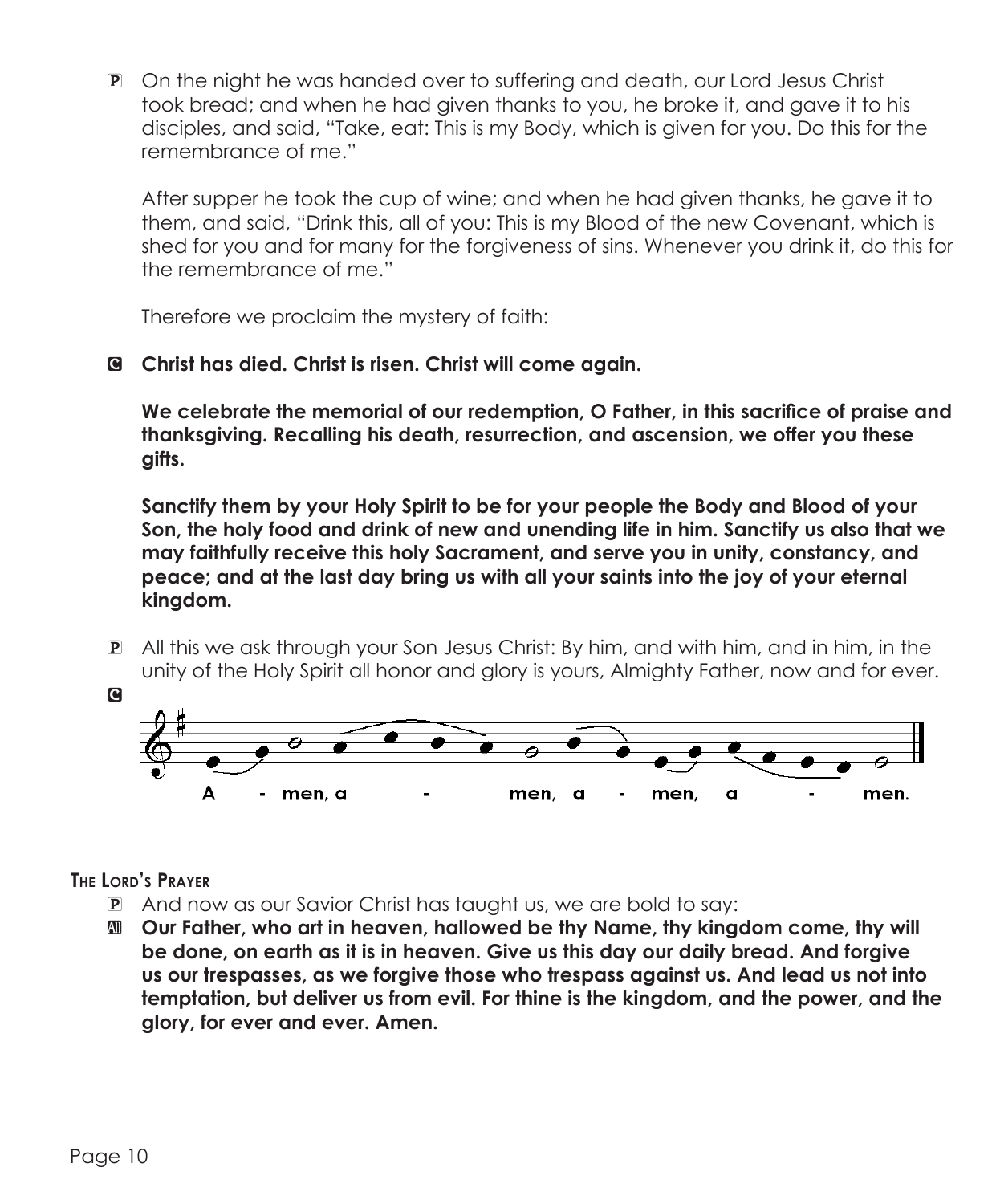## **The Breaking of the Bread**

- P The bread we break makes us one in Christ.
- C **Be known to us, Lord Jesus, in the breaking of the bread.**
- P The Gifts of God for the People of God. Take them in remembrance that Christ died for you, and feed on him in your hearts by faith, with thanksgiving.

*[You may be seated. All are welcome at the Lord's Table. Please follow the directions of the usher, who will let you know when it's your turn to go to the altar rail. You may stand or kneel. To receive, hold your hands in front of you, one palm over the other. The priest will place a wafer there. You may either consume it immediately, and then sip from the cup of wine when it comes to you, or, you may wait and dip the wafer into the wine. When you are finished, please return to your seat by the side aisle.]*

### **Our Prayer Team will be in the south narthex (at the back of the church) during Holy Communion to pray with you for healing, guidance, a loved one, or anything else on your heart.**

**Communion Music** *[Please remain seated.]*

## **Communion Chant** *Wait for the Lord*

*[Please repeat this chant until the musician stops playing the tune.]*

## C *Wait for the Lord, whose day is near. Wait for the Lord: be strong, take heart!*

## **Prayer After Communion**

*[Please stand or kneel, as you choose.]*

- P Let us pray…
- C **Almighty and everliving God, we thank you for feeding us with the spiritual food of the most precious Body and Blood of your Son our Savior Jesus Christ; and for assuring us in these holy mysteries that we are living members of the Body of your Son, and heirs of your eternal kingdom. And now, Father, send us out to do the work you have given us to do, to love and serve you as faithful witnesses of Christ our Lord. To him, to you, and to the Holy Spirit, be honor and glory, now and for ever. Amen.**

## **The Blessing**

*[Please stand.]*

- P God bless you with the promises of hope, the strengths of peace, the depths of joy, and the labors of love, in the name of the Father, the Son, and the Holy Spirit, now and forever.
- C **Amen.**